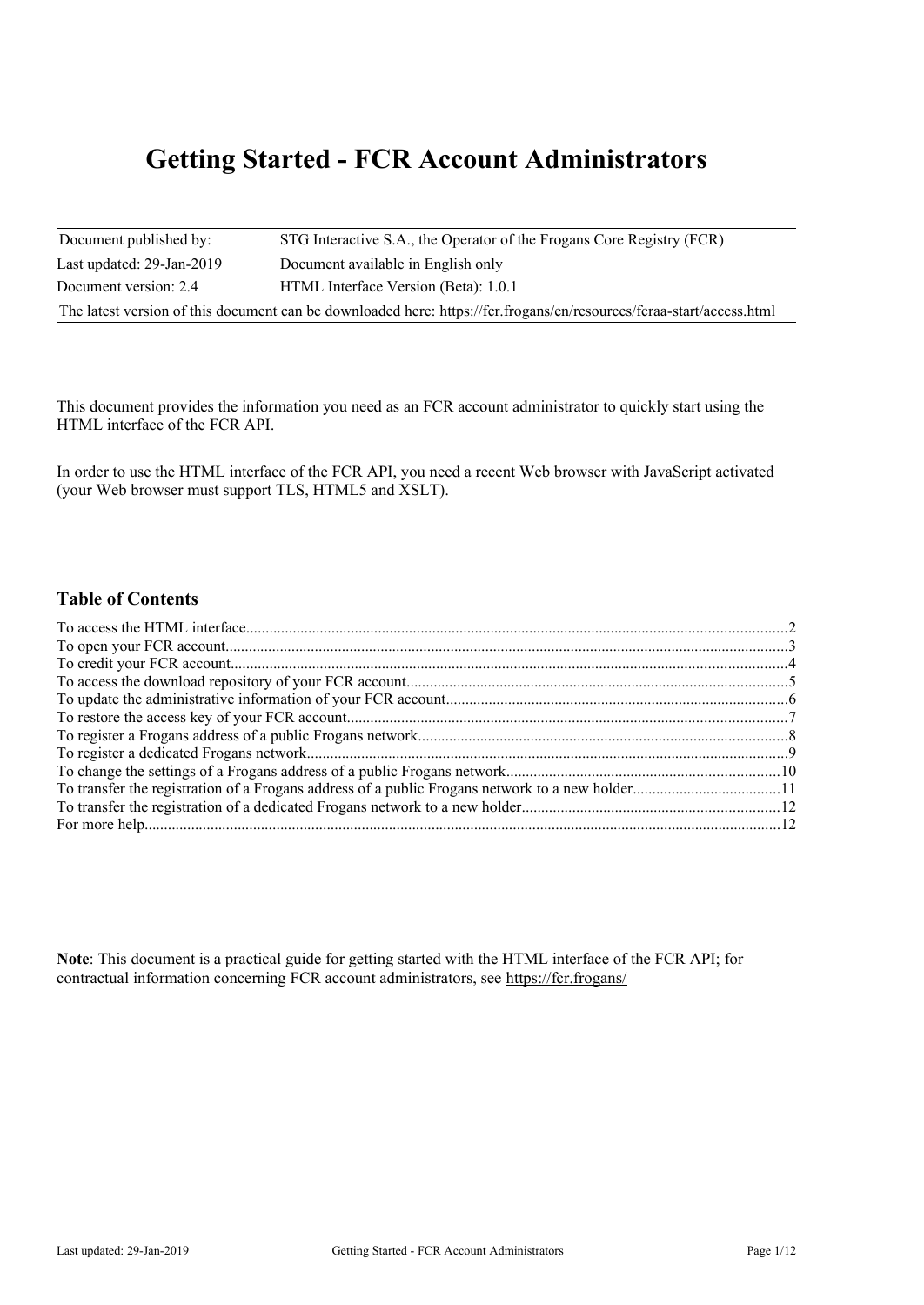# <span id="page-1-0"></span>**To access the HTML interface**

- 1. Click the following link:<https://accadmin.api.fcr.frogans/interface.html> This page shows how to connect to your FCR server.
- 2. Click the link to access your FCR server.

**Note**: the HTML interface provides detailed information about how the FCR API works, the requirements for the information you enter, and the results of each action. You should carefully read and understand this information.

There are three buttons at the top of the page:

- "Official terminology" displays the complete list of terms used in the HTML interface and their definition.
- "Hold credentials" stores your credentials in the HTML interface until you close it.
- "Standard user mode activated: switch to experienced user mode" switches to Experienced user mode. Standard user mode provides detailed information, while Experienced user mode hides such information. Note that before activating Experienced user mode you should carefully read and understand all the detailed information that is presented in Standard user mode.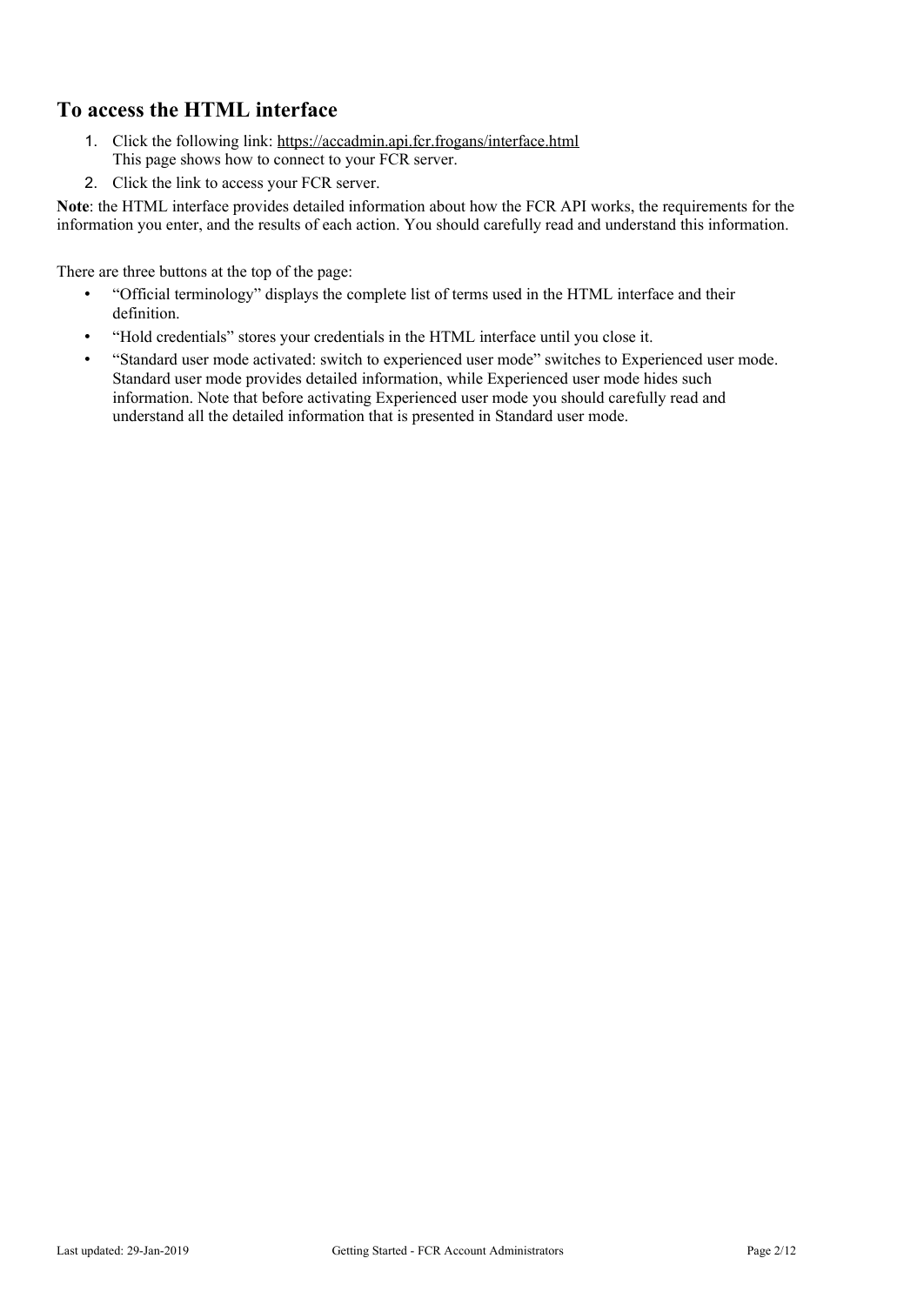# <span id="page-2-0"></span>**To open your FCR account**

Opening your FCR account involves two actions:

- ACCOUNT-OPEN-ACCADMIN-START
- ACCOUNT-OPEN-ACCADMIN-CONFIRM

### **ACCOUNT-OPEN-ACCADMIN-START action:**

- 1. In Step 1 of 6 of the interface, choose the ACCOUNT section, then click **Select**.
- 2. In Step 2 of 6 of the interface, choose the ACCOUNT-OPEN process, then click **Select**.
- 3. In Step 3 of 6 of the interface, choose the ACCOUNT-OPEN-ACCADMIN-START action, then click **Select**.
- 4. In Step 4 of 6 of the interface, enter the information requested in the fields. After reading the information on a given field, if you are in Standard user mode you can click the "+" button to obtain additional technical information on the value of the field. If you see an underlined term in the detailed information, you can click on it to view its definition. To close the list of terms, click outside the list or click the **Close** button at the top of the list.
- 5. After reviewing the Frogans Core Registry Account Administrator Agreement, check the box in **Step 5 Send your query**, click **Send query**, then click **Confirm**. Your FCR Account Administrator credentials are displayed in the answer.
- 6. IMPORTANT: Copy the confidential access key contained in the credentials and store it in a safe place. This is the only time that the access key is displayed. If you lose your access key, you will need to restore the access key.
- 7. Within minutes you will receive an E-mail message from the FCR Operator containing the confirmation token necessary for the next action in the process. Note: you may need to check the Spam folder in your E-mail client to find the message.

Once you have received the E-mail message, execute the ACCOUNT-OPEN-ACCADMIN-CONFIRM action.

#### **ACCOUNT-OPEN-ACCADMIN-CONFIRM action:**

- 1. In Step 1 of 6 of the interface, choose the ACCOUNT section, then click **Select**.
- 2. In Step 2 of 6 of the interface, choose the ACCOUNT-OPEN process, then click **Select**.
- 3. In Step 3 of 6 of the interface, choose the ACCOUNT-OPEN-ACCADMIN-CONFIRM action, then click **Select**.
- 4. Enter your credentials (i.e. your account administrator identifier and your access key) and the token received in the E-mail message. Note that you can temporarily store your credentials in the HTML interface by clicking **Hold credentials** at the top of the page. Enter your credentials in the fields that appear, then click **Hold credentials**. Your credentials will be stored until you close the HTML interface.
- 5. Click **Send query**, then click **Confirm**.

Your FCR account is now open. You are ready to credit your FCR account.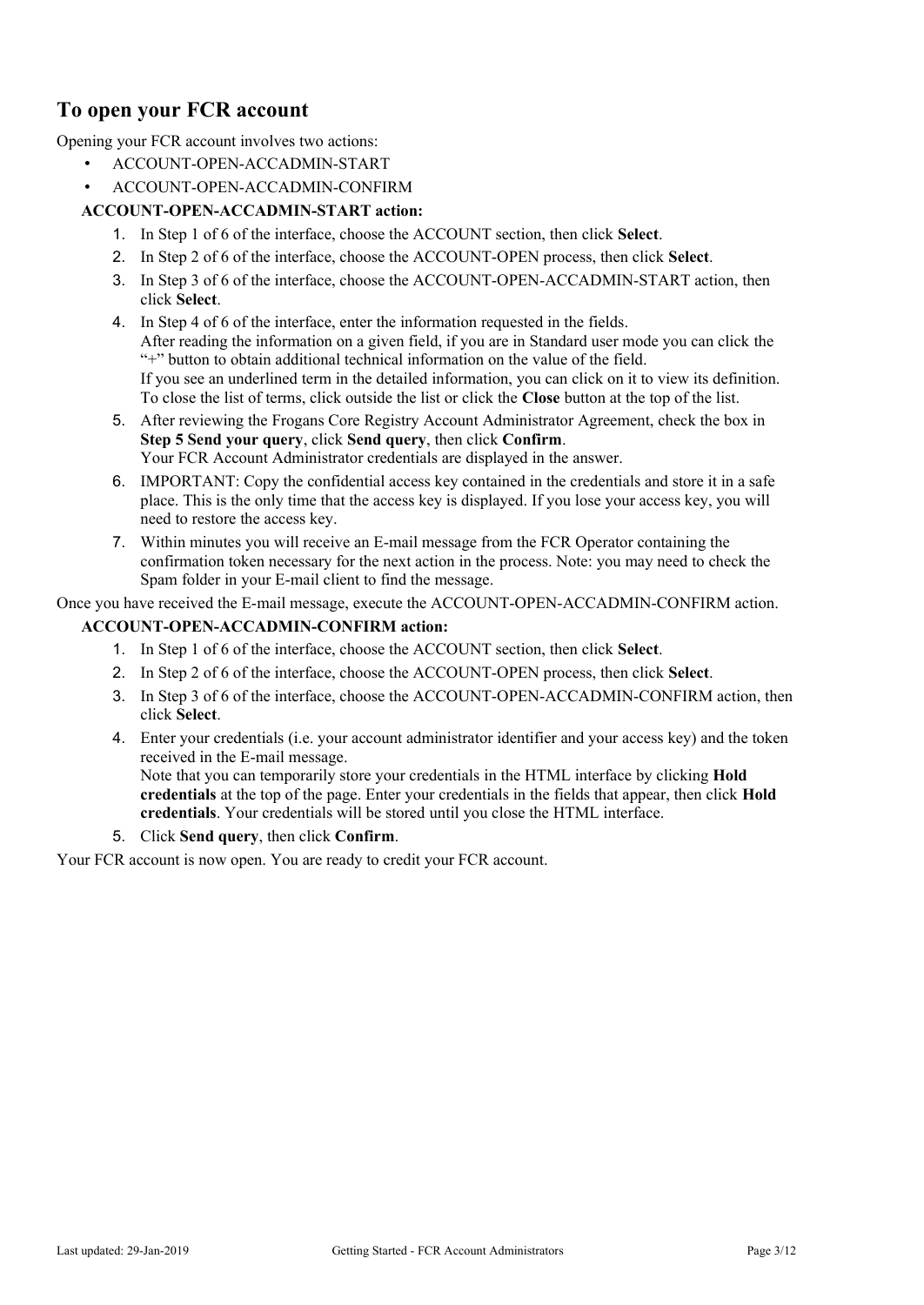# <span id="page-3-0"></span>**To credit your FCR account**

1. Select the ACCOUNT section, the ACCOUNT-CREDIT process, and the ACCOUNT-CREDIT-ACCADMIN-START action. Enter the information requested in the fields, click **Send query,** then click **Confirm**.

You will receive an E-mail message from the FCR Operator with a pro forma invoice attached. Note: you may need to check the Spam folder in your E-mail client to find the message.

2. Once you have received the E-mail message, make a bank transfer to the FCR Operator for the amount stated on the pro forma invoice. Once the FCR Operator has received your payment, you will receive a second E-mail message from the FCR Operator with an invoice attached.

Your FCR account has now been credited. You are ready to register a Frogans address of a public Frogans network, or a dedicated Frogans network.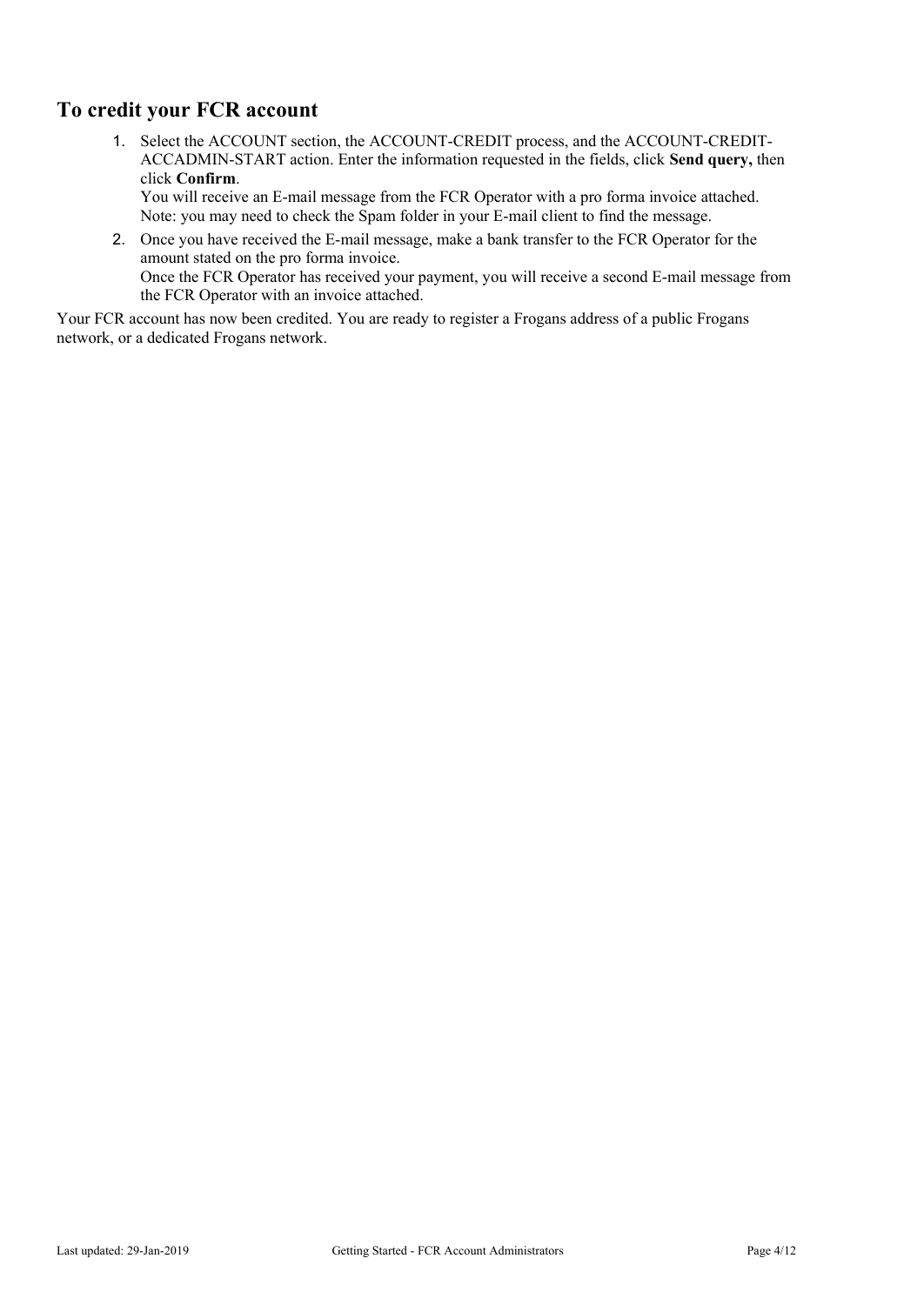# <span id="page-4-0"></span>**To access the download repository of your FCR account**

Accessing the download repository of your FCR account involves two actions:

- ACCOUNT-ACCESS-ACCADMIN-START
- ACCOUNT-ACCESS-ACCADMIN-END

#### **ACCOUNT-ACCESS-ACCADMIN-START action:**

- 1. Select the ACCOUNT section, the ACCOUNT-ACCESS process, and the ACCOUNT-ACCESS-ACCADMIN-START action. Enter the information requested in the fields.
- 2. Click **Send query,** then click **Confirm**. An access instance identifier and a temporary link to access the download repository of your FCR account are displayed in the answer. Make a note of the instance identifier: you will need it to end the access process later (otherwise it will be stopped automatically after 24 hours).

#### 3. Click the link.

A new tab opens in your Web browser for navigating in the download repository of your FCR account:

- The **accounting** subdirectory contains invoices and pro forma invoices in PDF format (digitally signed).
- The **reports** subdirectory contains two further subdirectories from which you can download reports in CSV format (using the tab character as a separator). The reports are generated daily:
	- **•** The **main** subdirectory contains reports on your transactions and registrations managed in your FCR account.
	- The **processes** subdirectory contains reports on all processes of the FCR API related to your FCR account.

Once you have finished downloading, you are ready to end the access to the download repository of your FCR account.

#### **ACCOUNT-ACCESS-ACCADMIN-END action:**

- 1. Select the ACCOUNT section, the ACCOUNT-ACCESS process, and the ACCOUNT-ACCESS-ACCADMIN-END action and click **Select**. Enter the information requested in the fields.
- 2. Click **Send query,** then click **Confirm**.

The access to the download repository of your FCR account is now ended.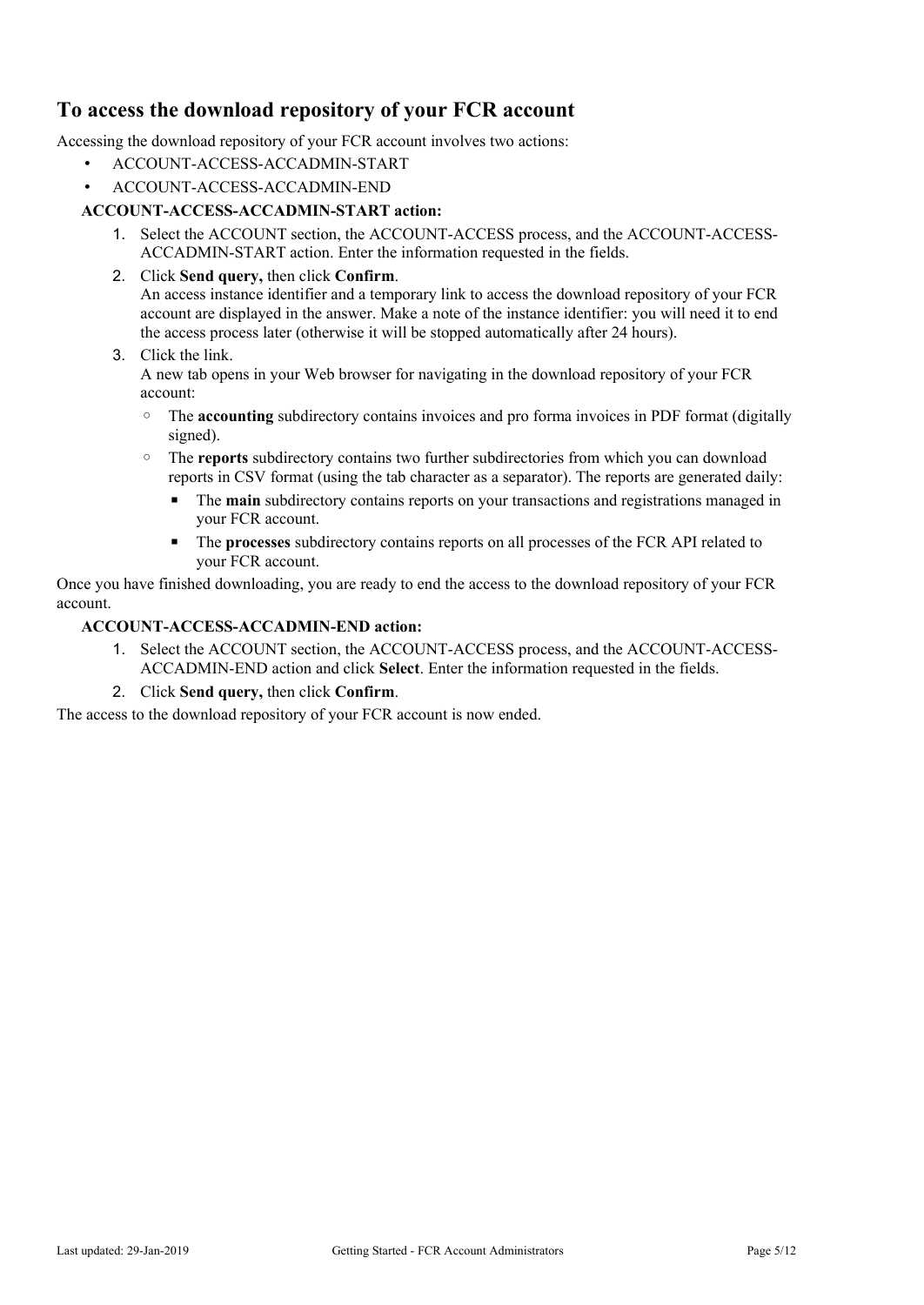# <span id="page-5-0"></span>**To update the administrative information of your FCR account**

Updating the administrative information of your FCR account involves three actions:

- ACCOUNT-UPDATE-ACCADMIN-CHECK
- ACCOUNT-UPDATE-ACCADMIN-START
- ACCOUNT-UPDATE-ACCADMIN-CONFIRM

### **ACCOUNT-UPDATE-ACCADMIN-CHECK action:**

1. Select the ACCOUNT section, the ACCOUNT-UPDATE process, and the ACCOUNT-UPDATE-ACCADMIN-CHECK action. Enter the information requested in the fields, click **Send query**, then click **Confirm**.

The interface displays the current administrative information associated with the FCR account. Review the current administrative information and go to the next step if they need to be updated.

2. Click the **Fill in information…** button located after the answer; this automatically selects the ACCOUNT-UPDATE-ACCADMIN-START action and copies all the current administrative information associated with the FCR account into its fields.

### **ACCOUNT-UPDATE-ACCADMIN-START action**

- 1. The ACCOUNT-UPDATE-ACCADMIN-START action is already selected and its fields contain the current administrative information associated with the FCR account (see above).
- 2. Update the administrative information in the fields.
- 3. Carefully check the information entered.
- 4. Click **Send query**, then click **Confirm**.

An E-mail message is sent to the E-mail address associated with the FCR account. It contains a confirmation token. If the E-mail address was updated, the E-mail message is sent to this new E-mail address. Note: you may need to check the Spam folder in your E-mail client to find the message.

### **ACCOUNT-UPDATE-ACCADMIN-CONFIRM action**

1. Select the ACCOUNT section, the ACCOUNT-UPDATE process, and the ACCOUNT-UPDATE-ACCADMIN-CONFIRM action. Enter the information requested in the fields, click **Send query**, then click **Confirm**.

The process to update your FCR account is now completed.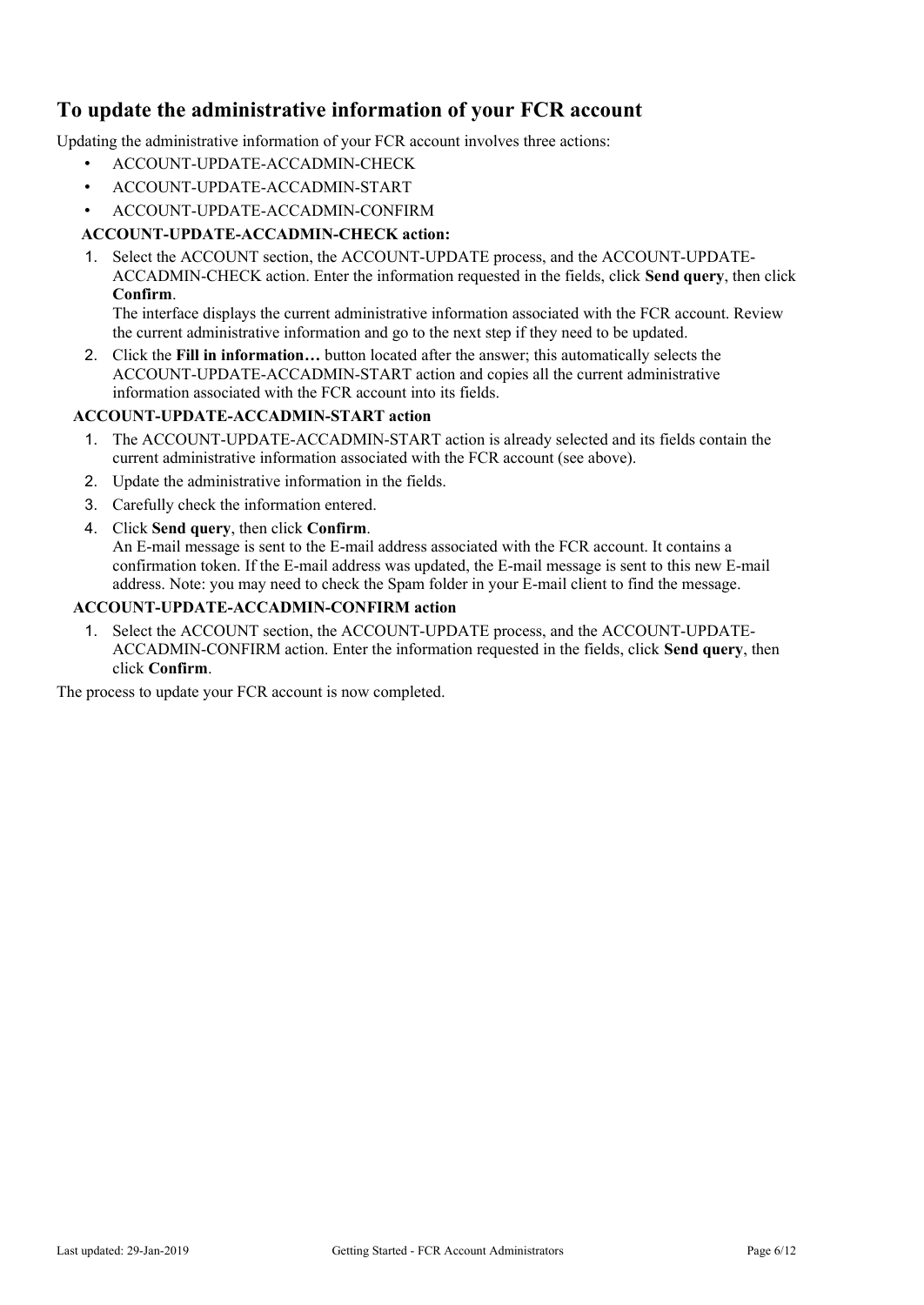# <span id="page-6-0"></span>**To restore the access key of your FCR account**

Restoring the access key of your FCR account involves two actions:

- ACCOUNT-KEYRESTORE-ACCADMIN-START
- ACCOUNT-KEYRESTORE-ACCADMIN-CONFIRM

### **ACCOUNT-KEYRESTORE-ACCADMIN-START action**

1. Select the ACCOUNT section, the ACCOUNT-KEYRESTORE process, and the ACCOUNT-KEYRESTORE-ACCADMIN-START action. Enter the information requested in the fields, click **Send query**, then click **Confirm**.

An E-mail message is sent to the E-mail address associated with the FCR account. It contains a confirmation token. Note: you may need to check the Spam folder in your E-mail client to find the message.

Within the 60 minutes which follow the execution of this action, you need to execute the ACCOUNT-KEYRESTORE-ACCADMIN-CONFIRM action.

#### **ACCOUNT-KEYRESTORE-ACCADMIN-CONFIRM action**

1. Select the ACCOUNT section, the ACCOUNT-KEYRESTORE process, and the ACCOUNT-KEYRESTORE-ACCADMIN-CONFIRM action. Enter the information requested in the fields, click **Send query**, then click **Confirm**.

A new FCR Account Administrator Access Key is displayed.

2. IMPORTANT: Copy the confidential access key and store it in a safe place. This is the only time that the access key is displayed. If you lose your access key, you will need to restore the access key again.

The process to restore the access key for your FCR account is now completed.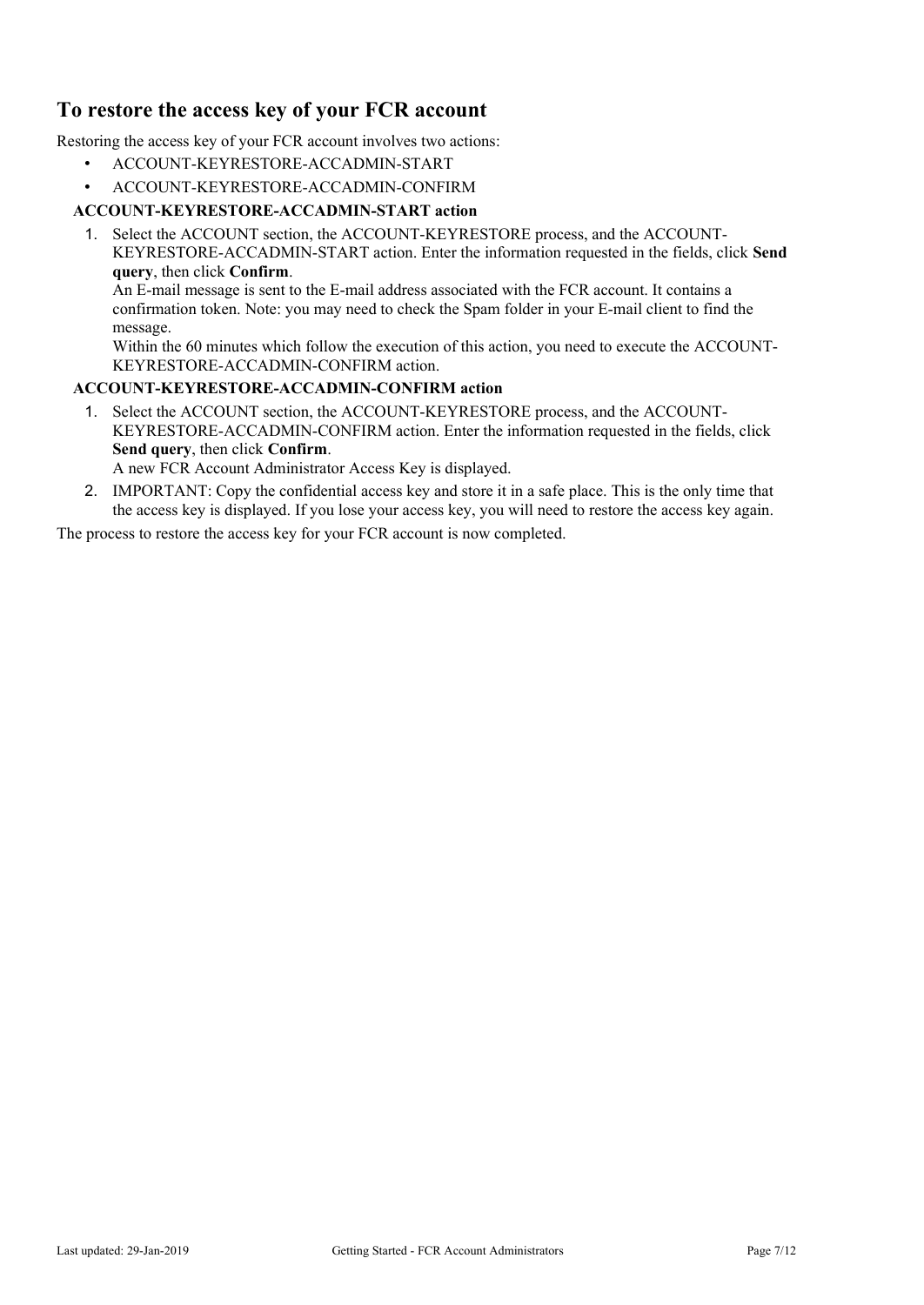# <span id="page-7-0"></span>**To register a Frogans address of a public Frogans network**

Registering a Frogans address of a public Frogans network involves two actions:

- PFNFA-REGISTER-ACCADMIN-START
- PFNFA-REGISTER-ACCADMIN-CONFIRM

### **PFNFA-REGISTER-ACCADMIN-START action:**

- 1. Select the PFNFA section, the PFNFA-REGISTER process, and the PFNFA-REGISTER-ACCADMIN-START action. Enter the information requested in the fields.
- 2. Carefully check the information entered. Note that the linguistic category and the site name of the Frogans address cannot be modified after this action is executed.

#### 3. Click **Send query**.

Read the important note displayed, reminding you that your account will be debited immediately for the corresponding fee.

#### 4. Click **Confirm**.

An E-mail message is sent to the holder of the Frogans address. It contains a confirmation token. Note: the holder may need to check the Spam folder in its E-mail client to find the message.

If the holder of the Frogans address is a third party, the holder needs to verify the contact information included in the E-mail message and transmit the confirmation token to you. Note that if the contact information is incorrect, you can change it using the PFNFA-REGISTER-ACCADMIN-REVISE action.

The Frogans address is now registered in the FCR. You are ready to confirm the registration.

#### **PFNFA-REGISTER-ACCADMIN-CONFIRM action:**

- 1. Select the PFNFA section, the PFNFA-REGISTER process, and the PFNFA-REGISTER-ACCADMIN-CONFIRM action. Enter the information requested in the fields.
- 2. Click **Send query**, then click **Confirm**.

The process to register the Frogans address of a public Frogans network is now completed.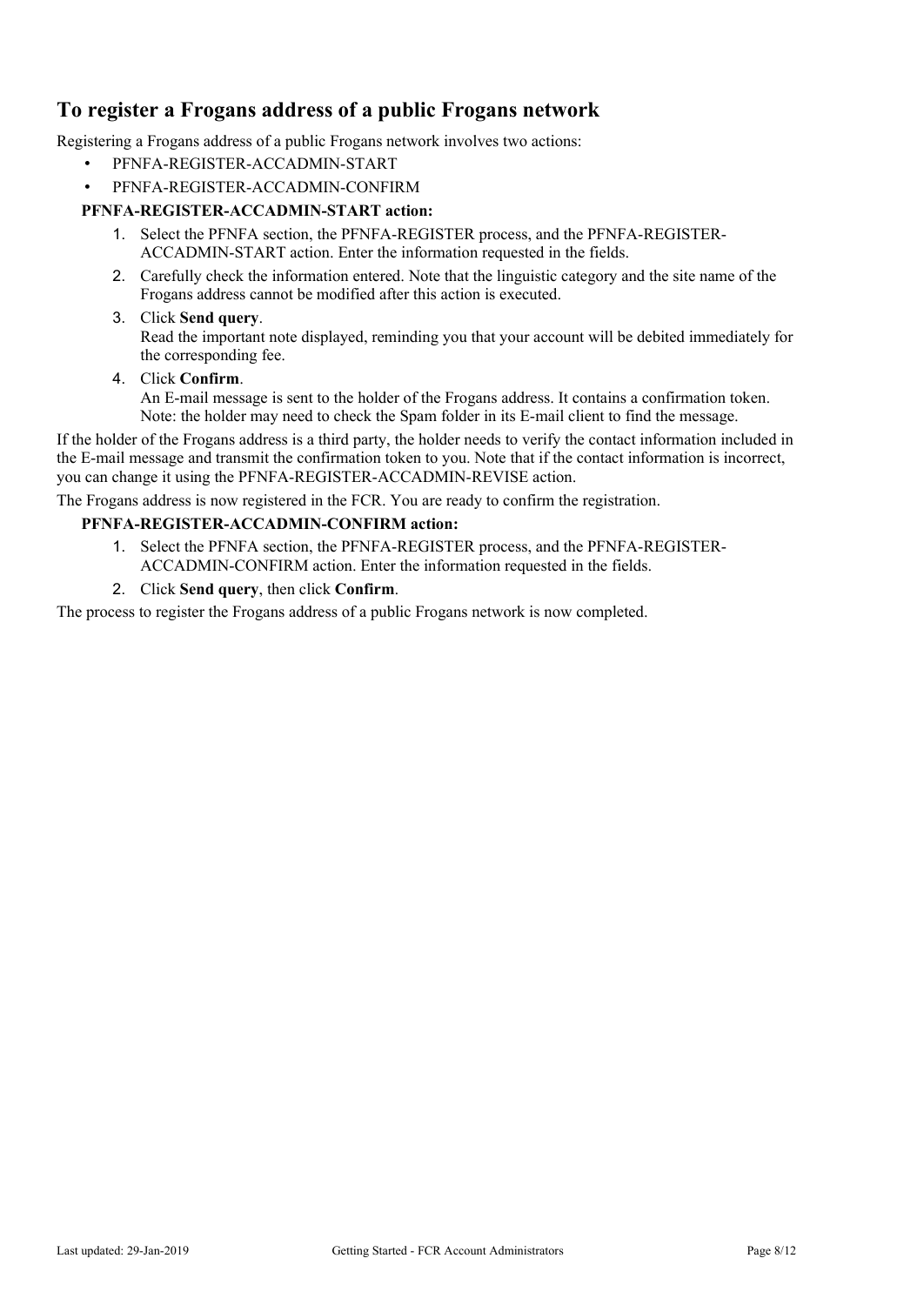# <span id="page-8-0"></span>**To register a dedicated Frogans network**

Registering a dedicated Frogans network involves two actions:

- DFN-REGISTER-ACCADMIN-START
- DFN-REGISTER-ACCADMIN-CONFIRM

### **DFN-REGISTER-ACCADMIN-START action:**

- 1. Select the DFN section, the DFN-REGISTER process, and the DFN-REGISTER-ACCADMIN-START action. Enter the information requested in the fields.
- 2. Carefully check the information entered. Note that the linguistic category and the network name of the dedicated Frogans network cannot be modified after this action is executed.

#### 3. Click **Send query**.

Read the important note displayed, reminding you that your account will be debited immediately for the corresponding fee.

#### 4. Click **Confirm**.

An E-mail message is sent to the holder of the dedicated Frogans address. It contains a confirmation token. Note: the holder may need to check the Spam folder in its E-mail client to find the message.

If the holder of the dedicated Frogans network is a third party, the holder needs to verify the contact information included in the E-mail message and transmit the confirmation token to you. Note that if the contact information is incorrect, you can change it using the DFN-REGISTER-ACCADMIN-REVISE action.

The dedicated Frogans network is now registered in the FCR. You are ready to confirm the registration.

#### **DFN-REGISTER-ACCADMIN-CONFIRM action:**

- 1. Select the DFN section, the DFN-REGISTER process, and the DFN-REGISTER-ACCADMIN-CONFIRM action. Enter the information requested in the fields.
- 2. Click **Send query**, then click **Confirm**.

The process to register the dedicated Frogans network is now completed.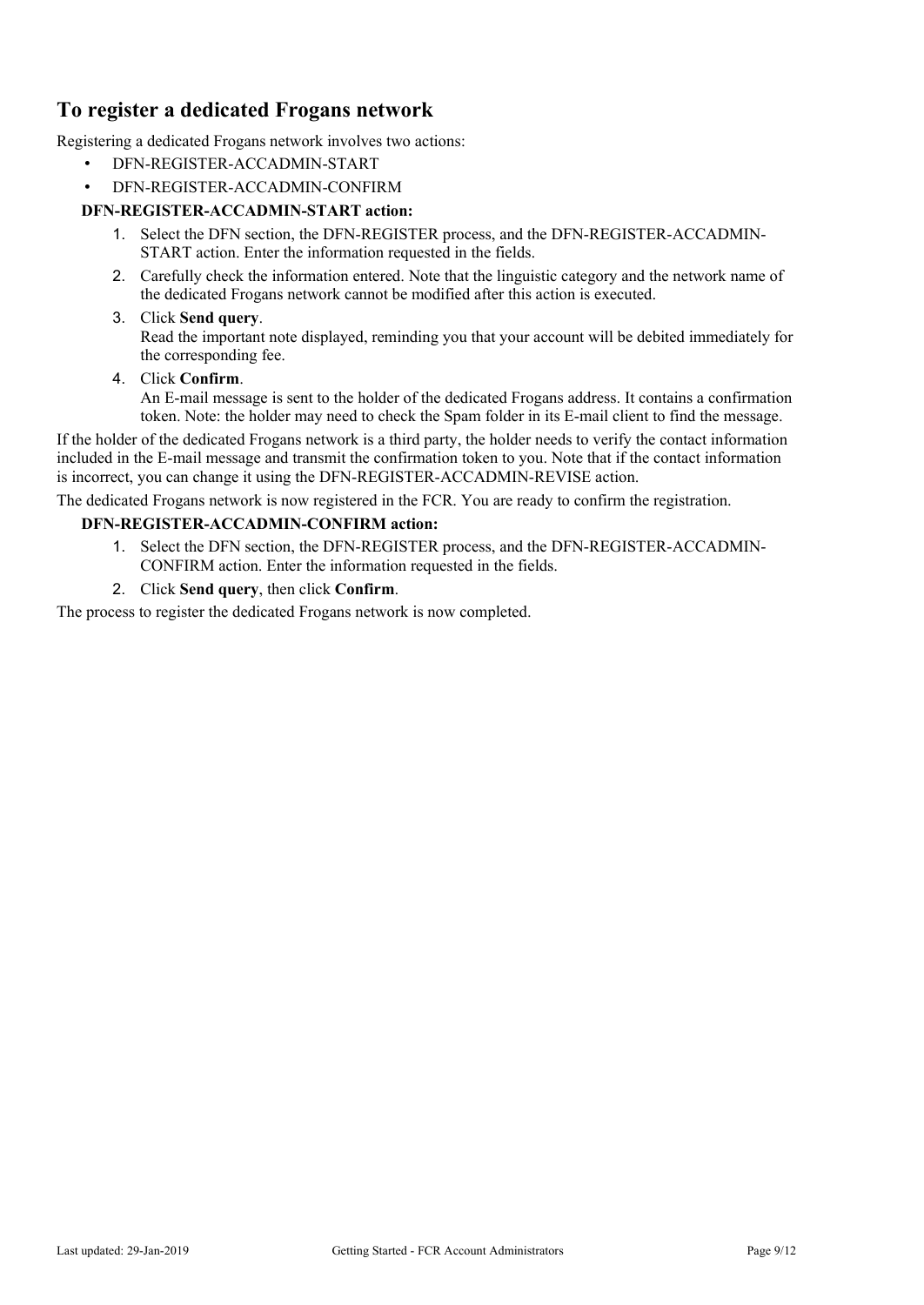# <span id="page-9-0"></span>**To change the settings of a Frogans address of a public Frogans network**

Changing the settings of a Frogans address of a public Frogans network involves two actions:

- PFNFA-SETTINGSCHANGE-ACCADMIN-CHECK
- PFNFA-SETTINGSCHANGE-ACCADMIN-PERFORM

### **PFNFA-SETTINGSCHANGE-ACCADMIN-CHECK action:**

1. Select the PFNFA section, the PFNFA-SETTINGSCHANGE process, and the PFNFA-SETTINGSCHANGE-ACCADMIN-CHECK action. Enter the information requested in the fields, click **Send query,** then click **Confirm**.

The interface displays the current settings of the Frogans address. Review the current settings and go to the next step if they need to be changed.

2. Click the **Fill in information…** button located after the answer; this automatically selects the PFNFA-SETTINGSCHANGE-ACCADMIN-PERFORM action and copies all the current settings of the Frogans address into its fields.

#### **PFNFA-SETTINGSCHANGE-ACCADMIN- PERFORM action:**

- 1. The PFNFA-SETTINGSCHANGE-ACCADMIN-PERFORM action is already selected and its fields contain the current settings of the Frogans address (see above).
- 2. Update the information in the fields, including:
	- The preferred form of the site name of the Frogans address (used by Frogans Player to display the Frogans address)
	- The intended audience of the Frogans site, as declared by the holder of the Frogans address
	- If the Frogans site is online:
		- **•** Technical information related to the hosting and development of the Frogans site
		- The hosting provider contact information
- 3. Carefully check the information entered.
- 4. Click **Send query**, then click **Confirm**.

The process to change the settings of the Frogans address of a public Frogans network is now completed.

The FCR Operator subsequently performs the PFNFA-FNSUPDATE process to synchronize the FNS record in the FNS corresponding to the Frogans address.

By executing the PFNFA-SETTINGSCHANGE-ACCADMIN-CHECK action again, you can check the synchronization of the FNS record in the FNS corresponding to the Frogans address, with information stored in the FCR (see FNS synchronization state).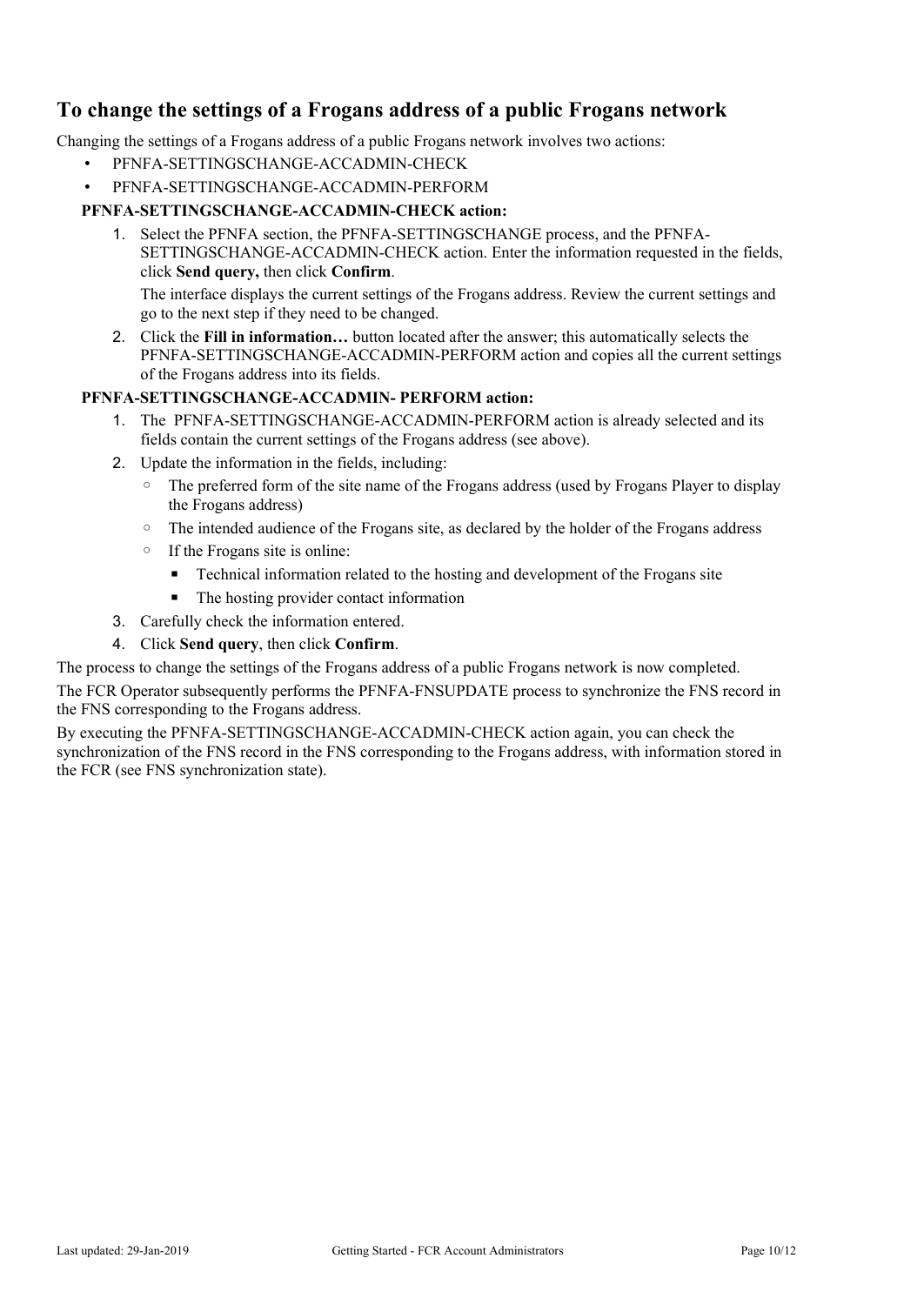# <span id="page-10-0"></span>**To transfer the registration of a Frogans address of a public Frogans network to a new holder**

Transferring the registration of a Frogans address of a public Frogans network to a new holder involves two actions:

- PFNFA-HOLDERTRANSFER-ACCADMIN-START
- PFNFA-HOLDERTRANSFER-ACCADMIN-CONFIRM

#### **PFNFA-HOLDERTRANSFER-ACCADMIN-START action:**

- 1. Select the PFNFA section, the PFNFA-HOLDERTRANSFER process, and the PFNFA-HOLDERTRANSFER-ACCADMIN-START action. Enter the information requested in the fields.
- 2. Carefully check the information entered.
- 3. Click **Send query**.

Read the important note displayed, reminding you that your account will be debited immediately for the corresponding fee.

4. Click **Confirm**.

An E-mail message is sent to the current holder of the Frogans address and another E-mail message is sent to the new holder of the Frogans address. Each of these E-mail messages contains a unique confirmation token. Note: the current holder and the new holder may need to check the Spam folder in their E-mail client to find the message.

If the current holder of the Frogans address is a third party, the current holder needs to verify the information concerning the transfer included in the E-mail message and transmit the confirmation token to you.

If the new holder of the Frogans address is a third party, the new holder needs to verify the contact information included in the E-mail message and transmit the confirmation token to you.

Note that if the contact information of the new holder is incorrect, you can change it using the PFNFA-HOLDERTRANSFER-ACCADMIN-REVISE action.

Once you have received the confirmation tokens from both the current holder and the new holder, you are ready to confirm the transfer.

### **PFNFA-HOLDERTRANSFER-ACCADMIN-CONFIRM action:**

- 1. Select the PFNFA section, the PFNFA-HOLDERTRANSFER process, and the PFNFA-HOLDERTRANSFER-ACCADMIN-CONFIRM action. Enter the information requested in the fields.
- 2. Click **Send query**, then click **Confirm**.

The process to transfer the registration of a Frogans address of a public Frogans network to a new holder is now completed.